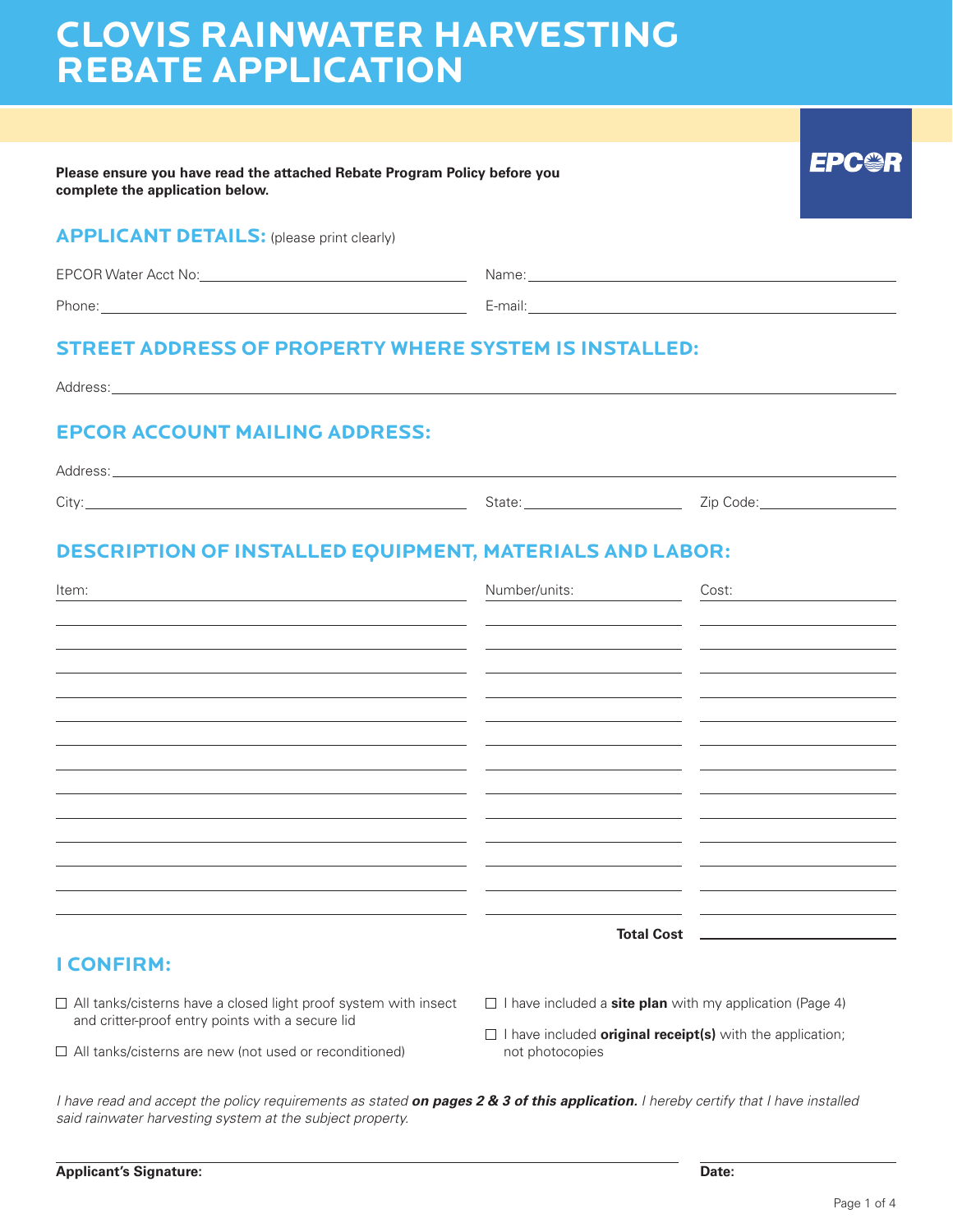## **RAINWATER HARVESTING REBATE PROGRAM POLICY**

#### **To qualify for a rebate:**

• The Rebate Program is available to single-family residential properties with water meters up to and including 1 inch, and small commercial EPCOR Water customers. Small Commercial is defined as a property with a single meter that is 5/8, 3/4, or 1 inch in size. Commercial properties with more than one meter or meters larger than 1 inch do not qualify. Call 575-763-5538 for verification.

### **REBATE DETAILS:**

#### **Applicants may apply for a rebate of materials and labor not exceeding \$500 per property. Reimbursement will be made as a credit to your EPCOR account. Cost of Installed SYSTEM up to \$500:**

• Rebate amount includes tank, gutter, tank foundation, overflow, and miscellaneous materials, which make up the system. For example, you purchase an 50 gallon tank; install gutter, overflow and miscellaneous fittings. Your purchase receipt for the materials is \$300. You pay a licensed contractor \$150 to install the system. Your total rebate will be \$450. The rebate covers the complete system, tank, gutter, miscellaneous fittings, etc., not just the tank. If you install the system yourself, or use a non-licensed contractor, you will not be eligible for reimbursement for the installation labor.

### **PLEASE NOTE:**

- Rebate applications must be complete and are subject to verification and availability of funds.
- EPCOR reserves the right to verify and inspect the installed rainwater harvesting system.
- EPCOR reserves the right, at its sole and absolute discretion and at any time, to change any or all of the Rebate Program Policy or to cancel the rebate program without prior notice.
- EPCOR shall not be liable for any damages incurred as a result of the installation or use of a rainwater harvesting system.
- Allow up to eight weeks for your completed application to be processed and receive an account credit.
- Original itemized receipt(s) of materials and labor are required to process the rebate application. (EPCOR does not accept scanned documents or photo copies)
- Receipt(s) submitted for materials and labor must be from licensed businesses/contractors and show:
	- itemized work and/or materials
	- date work performed or materials purchased
	- applicable sales tax and total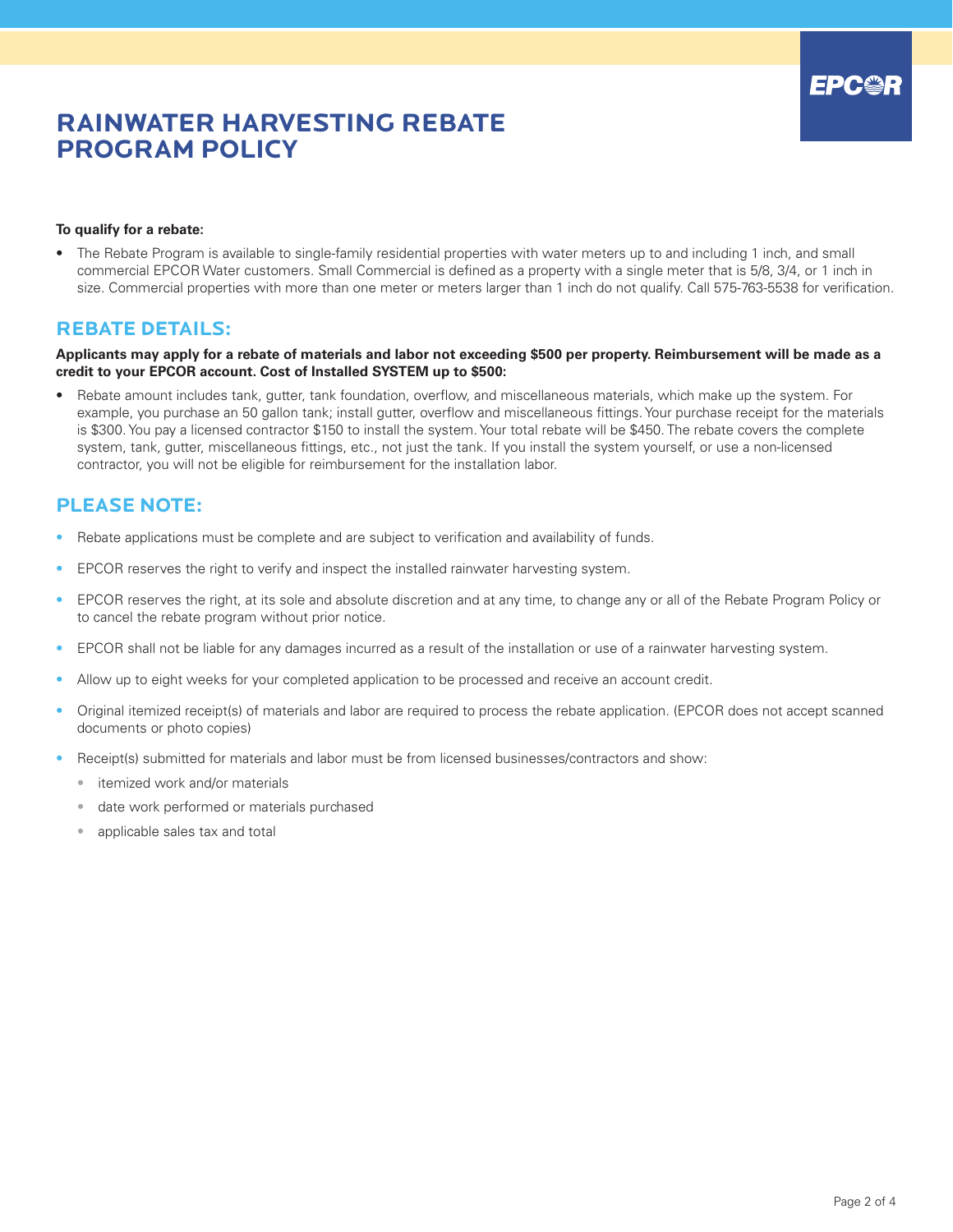## **EPC@R**

## **RAINWATER HARVESTING REBATE PROGRAM POLICY**

### **The rainwater harvesting rebate program will NOT cover costs for the following:**

- imported or exported soil to create passive rain garden practices
- purchase and delivery of gravel or decomposed granite (also known as DG or 1/4 minus) as a surface cover
- purchase or installation of landscaping materials such as plants, edging, decorative gravel, etc.
- installing, raising, or improving a driveway and removing concrete, asphalt, etc.
- purchase of tools such as shovels, rakes, drill bits, garden hoses, etc.
- purchase or installation of pumps or associated controls, irrigation systems, or backflow prevention devices
- purchase or installation of open, used or reconditioned tanks/cisterns
- labor completed by owner, neighbor, friend, handy man, or unlicensed contractor

### **How Did You Find Out About This Program? (check all that apply**

| $\Box$ Friend    | $\Box$ Social Media  | $\Box$ Website              |
|------------------|----------------------|-----------------------------|
| $\Box$ Newspaper | $\Box$ Television    | □ Water Company Bill Insert |
| $\Box$ Radio     | $\Box$ Store Display | $\Box$ Other                |
|                  |                      |                             |

**Submit to:** 

EPCOR Water- Clovis 1005 N Norris Clovis NM 88101

| <b>OFFICIAL USE ONLY:</b>                                      |                                                         |                                                        |                                  |                |  |
|----------------------------------------------------------------|---------------------------------------------------------|--------------------------------------------------------|----------------------------------|----------------|--|
| $\Box$ Account Verification<br>$\Box$ Application Verification | $\Box$ Residential<br>$\Box$ Current<br>$\Box$ Approved | $\Box$ Commercial<br>$\Box$ Current<br>$\Box$ Approved | Purchase Date:<br>Tank Capacity: | Application #: |  |